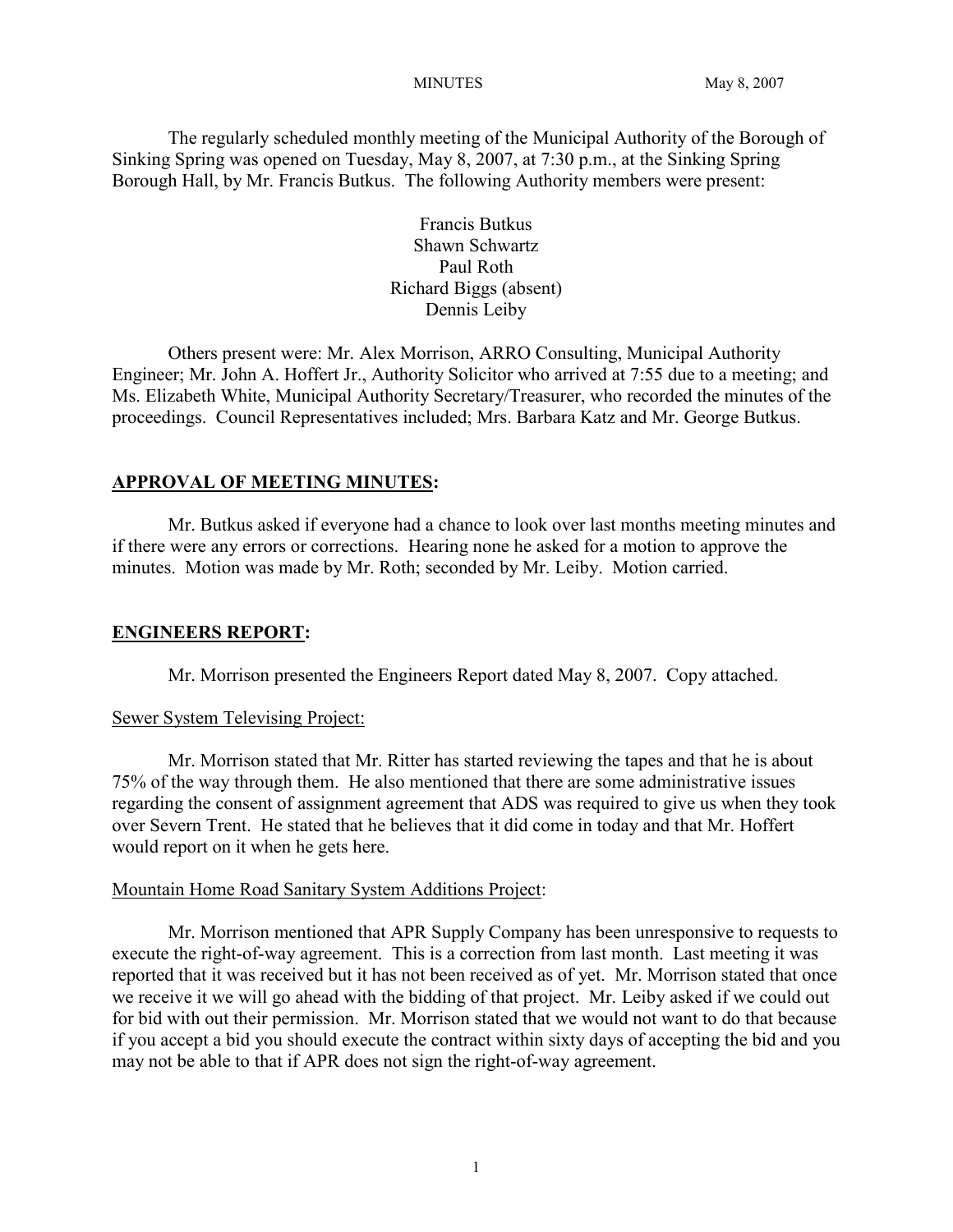## **ENGINEERS REPORT: (Cont.)**

#### Upgrade and Minor Wastewater Treatment Plant Expansion:

Mr. Morrison stated that the Authority should probably discuss it to see where we are at and where we want to go. He stated that ARRO had presented the analysis to the Authority and the Borough. He mentioned that since the Borough has tabled dissolving the Authority the Authority should make a decision about what they want to do. Mr. Butkus asked that Mr. Morrison finish his report and that we would discuss it then.

#### Chapter 94 Report:

Mr. Morrison mentioned that the Waste Water Treatment Plant is under a projected hydraulic overload and in an organic overload. He stated that part of a corrective action plan, if required by DEP, would be to show them what we have done to reduce the flows and keep the organics under control. He stated that the upgrade and minor expansion would be part of that plan. He also mentioned that we are waiting for DEP to review the Chapter 94 Report and comment on it. He stated that we could take a proactive approach and call them and ask for a meeting and say to discuss it.

## AIMCO Equipment:

Mr. Morrison stated that the drive for the clarifier is on site and that the aerator reducer is scheduled to be shipped on October 5, 2007.

## Letters:

Mr. Morrison mentioned that there were two letters that were sent out this month, both regarding the Chapter 94 Report. He stated that a letter was sent to Mr. Hoffert and also to Lower Heidelberg Township. He mentioned that Lower Heidelberg had requested a few copies of the report so they sent a letter along with them.

## **DISCUSSION ON UPGRADE:**

Mr. Morrison stated that the project, as recommended, basically consisted of new screenings at the head work, possible modification of the raw sewage pumps, a new final clarifier and modification to the solids handling system to enhance the capability of what we have now. He stated that, as we reviewed in the past, the process there is a very powerful process and some of the Chapter 94 Report points to how powerful that process is in that the influent loading to the treatment plant showed it to be in an organic overload condition while at the same time it met entirely its effluent quality on half the plant. Mr. Butkus stated that we should have no problem getting it re-rated then. Mr. Morrison stated that we will start at 1.25 and maybe take it up from there. Mr. Butkus asked if that could be done. Mr. Morrison stated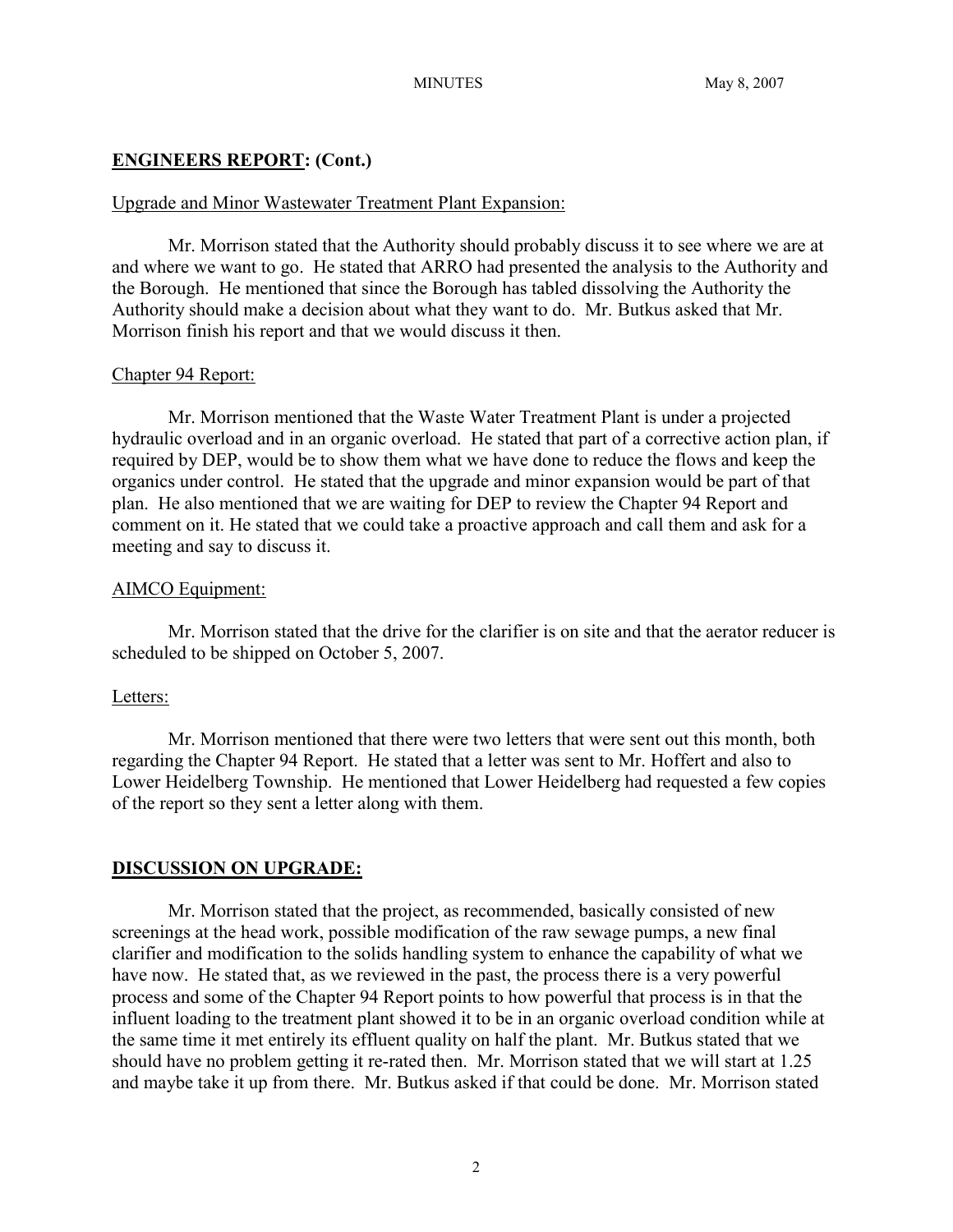## **DISCUSSION ON UPGRADE: (Cont)**

that sometimes DEP will consider past performance as justification for a re-rating but mentioned that it is not done often. Mr. Butkus asked that if we were able to get the re-rating and if we were to do the screenings and pump, would this pump be able to handle another 500,000 gpd. Mr. Morrison stated that we might be able to do this pump modification with just changing the impeller size and staying with the existing pumps and maybe a motor upgrade. He stated that it would not be an entire tear out at this time if we can make it work. He stated that they have not done those calculations yet but mentioned that indications are that those pumps are capability of capacity beyond their design. He stated that Mr. Hillibush had rebuilt one of the pumps and that the capacity was enhanced by the rebuilding of that. Mr. George Butkus asked if Mr. Morrison was talking about the raw sewage pumps. Mr. Morrison stated yes. Mr. George Butkus stated that he believes that after we had two of them rebuilt there was some questions about the control system needing to be reworked because they were so efficient that they would drain down and have to wait for more sewage to come in. Mr. Morrison stated that the controls did not match the flow. He stated that as the level goes up the speed of the pump goes up and they pump more. He stated that what was happening was that the level would go up and another pump would be called on but as the level dropped the speed would not reduce on the pumps to the point that it would match the influent flow and it would suck it down and empty it and then turn off. He stated that it is inefficient and costs more in electric. He stated that it is a control issue and we will probably have to replace the controls with something that is more available because they are out dated.

Mr. Butkus asked if we should include the extra reed beds in this. Mr. Morrison stated that the reed beds are part of the solids enhancement recommendation. He stated that they have always kind of recognized that the weak link at the treatment plant was the solids handling. He stated that they have done studies before and shown that the reed beds should be enhanced even for 1 mgd. He stated that they looked at two alternatives, a reed bed system which is what we have now and compared it to a centrifuge system which is an excellent dewatering device which requires disposal of the solids.

Mr. Butkus stated that he thinks that the Authority should authorize ARRO to go ahead and develop the plans for what we need to do at the plant and that he thinks we should do it all. Mr. Morrison suggested that for the first step he should prepare over the next couple weeks a Professional Service Agreement (PSA) which will explain clearly what they will do, detail the scope, detail ARRO's costs, and detail a schedule. He stated that Mr. Hoffert should have a chance to look over it because it will be a sizable project and you don't want to just do this under miscellaneous. Mr. Butkus stated that they should do what Mr. Morrison is suggesting and keep everything above board. Mr. Leiby made a motion; seconded by Mr. Schwartz to have Mr. Morrison create a PSA for the recommended facilities at the Waste Water Treatment Plant and to have Mr. Hoffert review it before our next meeting. Motion carried.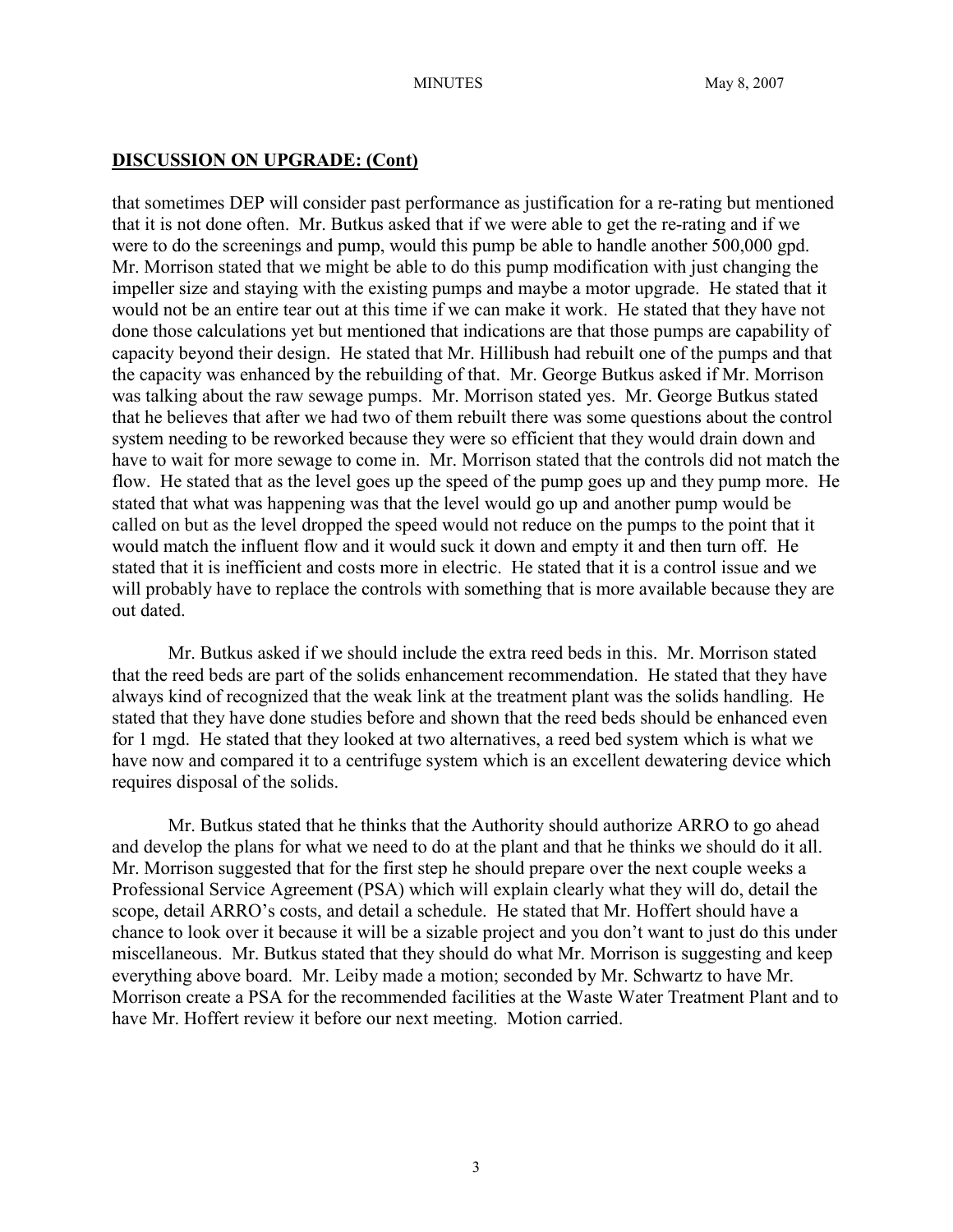#### **MR. JOHN HOFFERT - SOLICITOR:**

Mr. Hoffert reported that we finally have the agreement between ADS and the Authority and that it required Mr. Butkus's and the Secretary's signatures.

Mr. Hoffert also reported that he received a call from the attorney for APR Supply Company. He stated that their attorney wanted to know what, if anything, it is going to cost his client. Mr. Morrison stated that we are not charging any assessment but that there is a tapping fee. Mr. Hoffert mentioned that the attorney stated that if there is no assessment they would send the agreement back. Mr. Hoffert stated that he would call the attorney back tomorrow morning and let him know.

Mr. Hoffert stated that the only other thing he had to report on was the meeting that they had on Friday. He mentioned that he and Mr. Butkus met with Mr. Fitzpatrick, one or two Borough Council members, the solicitor for Township of Spring, and members of their board. He stated that they were there for about two hours and had a lengthy discussion on revisiting the lines, the interconnects, the pump station and revamping of the agreements to realistically address the direction of the flows as they should be, and the agreements they have pertaining to that. He stated that after a lot of discussion they determined that the three solicitors were going to meet and attempt to correct any and all ambiguities relative to the agreements. He mentioned that there was also some discussion about picking up some isolated connections which we would accept or they would accept depending on which line would be most accessible. He stated that overall he thinks it was a well received meeting with everybody leaving with the hope that within thirty to sixty days the solicitors meeting would take place and come up with revised agreement for presentation to all municipal bodies.

Mr. Butkus mentioned that we have three points of connection with South Heidelberg that come into our line. He stated that there is a line that comes down and crosses Penn Avenue and runs into Lower Heidelberg's line that comes to us too. He stated that he had forgotten about that one on Friday and it was not brought up at the meeting. Mr. Hoffert stated that before any agreement bears his signature it will be brought to Mr. Butkus to be checked over and to make sure that it meets his approval.

Mr. Butkus mentioned that since APR should be sending in their agreement we should go ahead and advertise for bid. Mr. Morrison mentioned that at the last meeting we had made the motion to advertise for bids but that they could do it again if they wanted. Mr. Leiby made the motion; seconded by Mr. Schwartz to advertize for bids. Motion carried

#### **MR. FRANCIS BUTKUS - CHAIRMAN:**

Mr. Butkus mentioned that, according to the Chapter 94 report, Lower Heidelberg had 654 residential connections and 24 commercial connections. He also stated that he had Ms. White check to see how many properties we actually bill for sewer. He stated that Ms. White found that we only billed them for 534 residential and 10 commercial connections as of the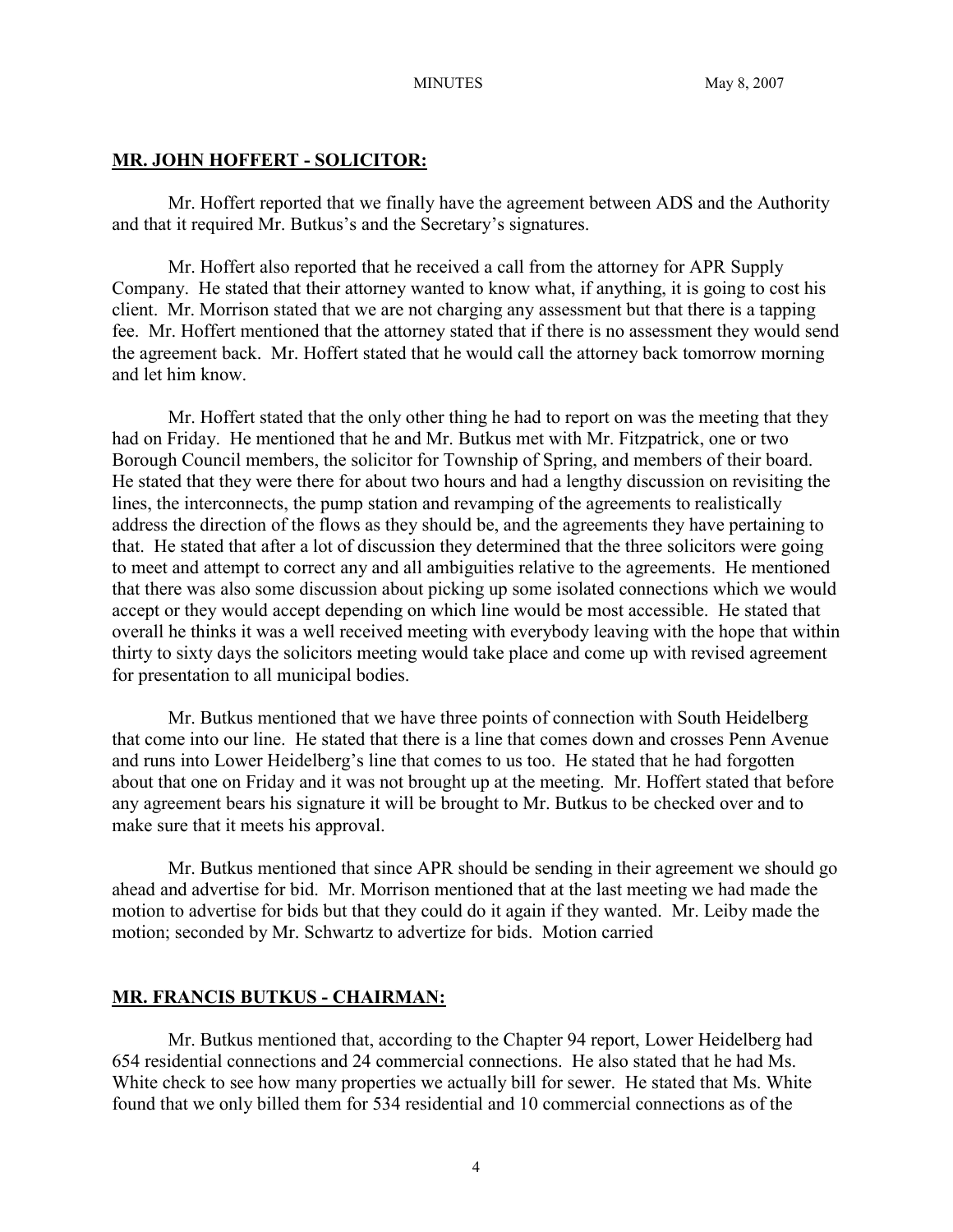## **MR. FRANCIS BUTKUS - CHAIRMAN: (Cont)**

fourth quarter of 2006, which is a difference of 134 connections. Ms. White reported that she called Mr. Scull at Lower Heidelberg and left a message for him asking for a list of all of the properties that flow to the Borough of Sinking Spring so that she could compare it to the sewer billing system and see which properties we are missing. Mr. Leiby suggested that Ms. White or Mr. Hoffert send a letter to Lower Heidelberg stating the difference. Mr. Morrison stated that it is really a Borough issue and not an Authority issue and that they have already stated in the Chapter 94 report that there are more. He stated that it could be that the engineer is wrong and the number is less which would put us in a better position for the projected hydraulic overload and organic overload because the Chapter 94 projections would be reduced.

Mr. Hoffert mentioned that he received a call from John Moravich relative to the request of the School District for sewage capacity for the new school and what the status of the request is. Mr. Hoffert stated that he was not in a posture to know because we have not heard from Borough Council on the status of the dissolution. A visitor in the back stated that he had just come from the Zoning Hearing meeting at Lower Heidelberg Township for the school. He stated that they said that they are flowing to the Sinking Spring Waste Water Treatment plant no matter what because they are in need and they can flow to Sinking Spring even if there is no capacity available.

Mr. Butkus mentioned that according to the Chapter 94 Report our plant is full and we have no more capacity. He stated that if the school so desires to put that in our system then Lower Heidelberg would have to use their unused capacity that they have purchased by one means or another. Mr. Morrison stated that if the plant is actually full there may be a law that says that you are obliged to make it available but he also believes that the law also states that they would have to pay for it. So, if an upgrade is needed to take them it is on their dime.

Discussion ensued.

## **CORRESPONDENCE:**

Ms. White mentioned that we received a draft of the audit report that requires and a letter to be signed by Mr. Butkus and returned to Reinsel. Mr. Butkus signed the letter and it will be mailed on 5/9/07

Mr. Morrison stated that we also received a letter from Lower Heidelberg's CPA requesting confirmation of allocated capacity for their audit. The letter was completed listing 234,500 as the allocated capacity and signed by Mr. Butkus and will be mailed on 5/9/07.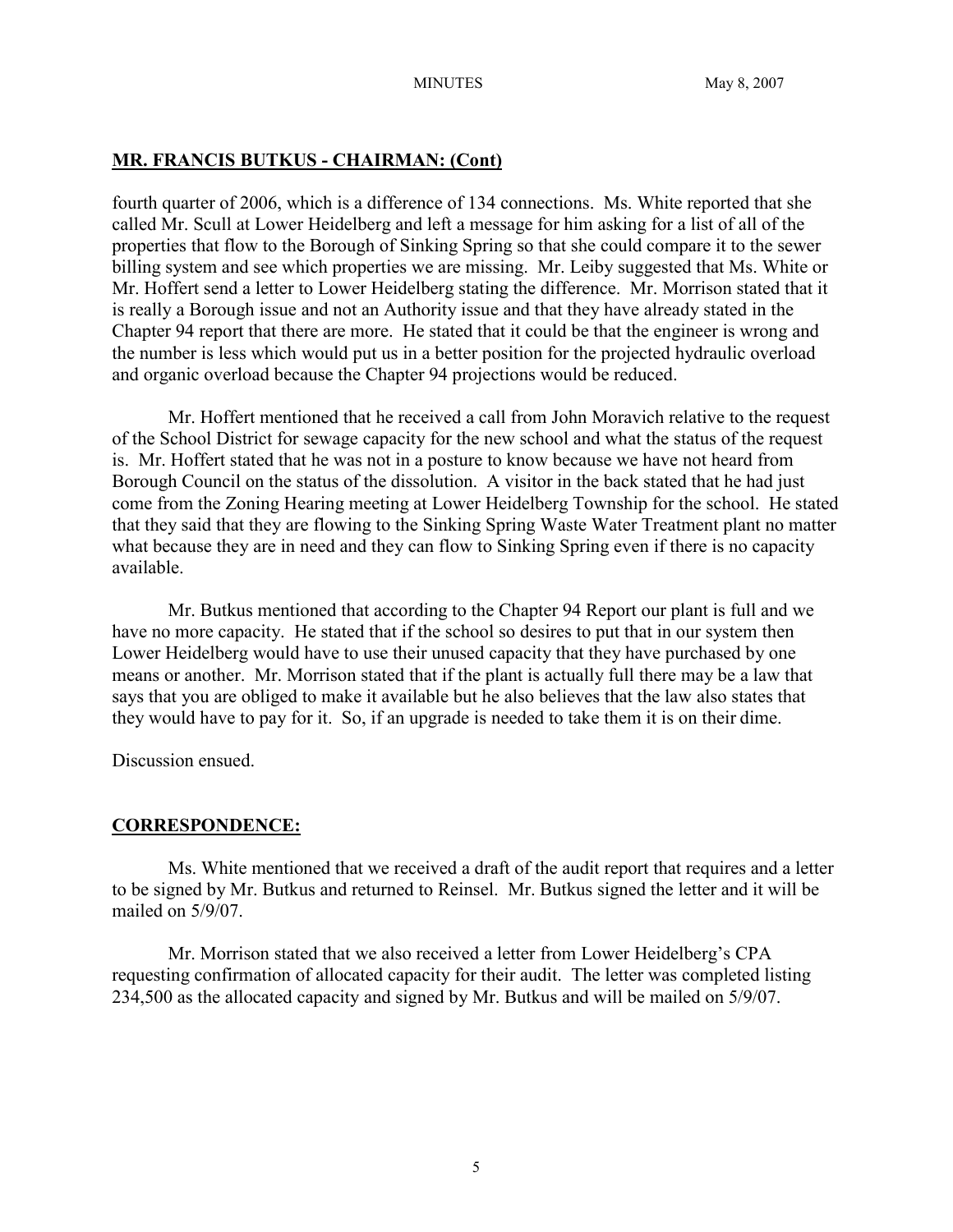#### **APPROVAL OF BILLS:**

Mr. Butkus mentioned that we have a bill from O K Automation for \$27.56 for a lock he purchased for the storage area in the basement. Motion was made by Mr. Leiby to pay the bill; seconded by Mr. Roth. Motion carried.

Mr. Butkus mentioned that we have a bill from DEP in the amount of \$50.00 for renewal for a license for a tank. Motion was made by Mr. Roth to pay the bill; seconded by Mr. Leiby. Motion carried.

Mr. Butkus stated that we have three bills from ARRO Consulting totaling \$3,301.00. Motion was made by Mr. Roth to pay the bills; seconded by Mr. Leiby. Motion carried.

Mr. Butkus stated that we have a bill from Mr. Hoffert for May '07' services for \$650.00. Motion was made by Mr. Leiby to pay the bill; seconded by Mr. Roth. Motion carried.

Mr. Butkus stated that we have a bill for \$280.00 from Ms. White for services rendered for April 2007. Motion was made by Mr. Leiby to pay the bill; seconded by Mr. Roth. Motion carried.

#### **MR. GEORGE BUTKUS:**

Mr. George Butkus mentioned, for the Authority's information, that Borough Council has authorized ARRO Consulting to begin the process to go out for bid to sand blast and repaint the cat walk over the sludge digester on the lower side of the plant. He stated that they also authorized Mr. Hillibush to get stuff together so he can replace parts in the round clarifier as part of routine maintenance. He stated that they are still waiting for parts for the scum pump on clarifier 1 that should be delivered in about five to eight more weeks. He stated that once we receive the parts then scum pump 1 can go back on line and then they can take 2 off line.

Mr. George Butkus also mentioned that at the last Council meeting, when the issue with the Authority was discussed it was stated that regardless of whatever happens with the Authority, the report that Mr. Morrison mentioned about the upgrades and improvements to the plant, it was expressed by the president of Council that either way he agrees that these things need to happen.

Mr. George Butkus also mentioned that the Waste Water Treatment Plant did win an efficiency award across the state based on our size and the number of customers that we serve. He stated that the plant operators will be receiving an award on June  $5'$  2007 at a convention in State College, Pa. Mr. Francis Butkus stated that the award is the most efficiently run plant of its size in the state.